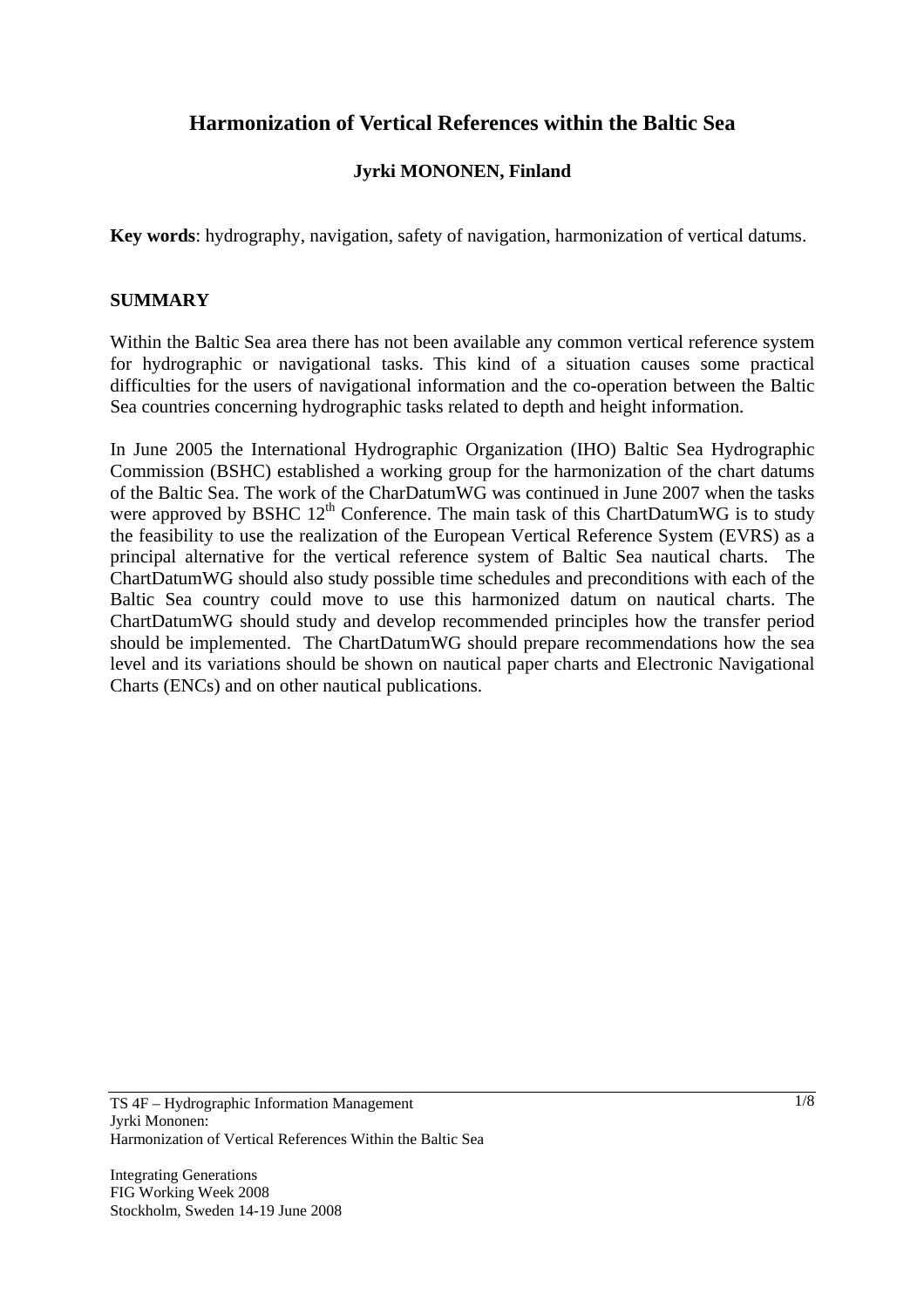# **Harmonization of Vertical References within the Baltic Sea**

## **Jyrki MONONEN, Finland**

### **1. INTRODUCTION**

This presentation focuses on vertical reference systems used in hydrography, nautical charts and navigation in the area of the Baltic Sea. One goal is to give an overview to existing reference systems in the Baltic Sea nautical charts. Another goal is to present the current situation of the harmonization of the vertical references.

Within the Baltic Sea area there has not been available any common vertical reference system for hydrographic or navigational tasks. Countries have their own national systems which are different from each other. These systems are based principally on mean sea level (MSL), but realization of the MSL varies between countries because it has been determined in different ways. Also there are existing geophysical and oceanographic phenomena affecting to the mean sea level of the Baltic Sea.

In June 2005 the International Hydrographic Organization (IHO) Baltic Sea Hydrographic Commission (BSHC) established a working group for the harmonization of the chart datums of the Baltic Sea. The work of the ChartDatumWG was continued in June 2007 when the tasks were approved by BSHC  $12<sup>th</sup>$  Conference. The main task of the ChartDatumWG is to study the feasibility of using the realization of the European Vertical Reference System (EVRS) as a principal alternative for vertical reference system of Baltic Sea nautical charts. The ChartDatumWG should also study possible time schedules and preconditions for each Baltic Sea country to adopt this harmonized datum on nautical charts. The ChartDatumWG should study and develop recommended principles how the transfer period should be implemented. The ChartDatumWG should prepare recommendations how the sea level and its variations should be shown on nautical paper charts and Electronic Navigational Charts (ENCs) and on other nautical publications.

At the first stage the ChartDatumWG should prepare an introductive presentation of existing geodetic height datums in use at the Baltic Sea countries. Also the ChartDatumWG should specify the existing differences of chart datums used in the Baltic Sea area. The ChartDatumWG should report to the BSHC 13<sup>th</sup> Conference.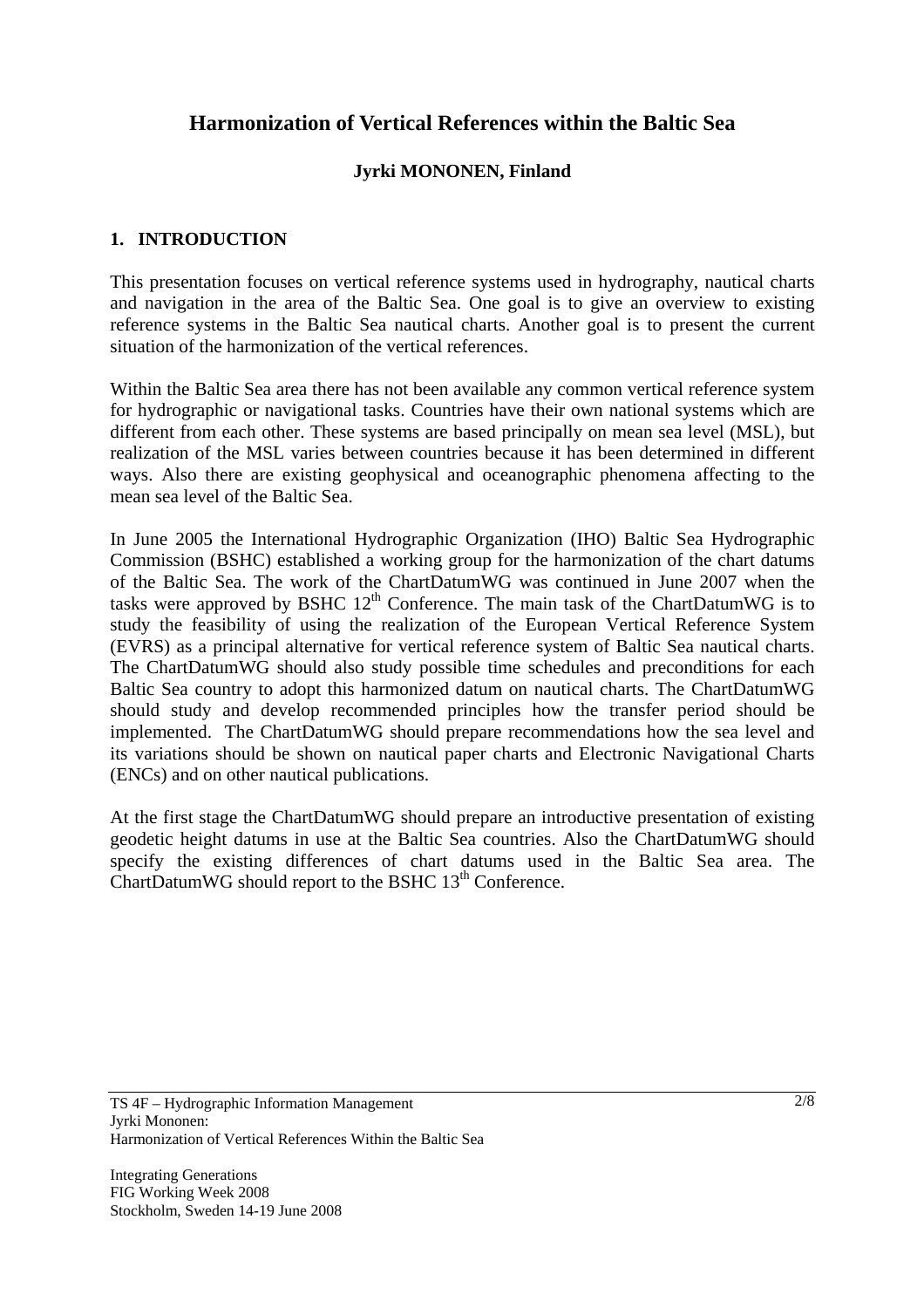## **2. CURRENT SITUATION OF VERTICAL REFERENCE SYSTEMS**

The current situation of vertical reference systems used for hydrography and nautical charts in the Baltic Sea region is presented in this chapter. The information is based mainly on the answers to the questionnaire done by the ChartDatumWG.

#### **2.1 Present vertical reference systems**

Basically in all the countries the vertical reference systems are based on MSL. There are differences how the MSL has been specified in different countries and thus there are e.g. different zero-levels. Also ties to existing geodetic reference frames vary between countries. Present vertical reference systems at the Baltic Sea area are DVR90, BHS-77 (Baltic Height System 1977), MSL (Mean Sea Level), NN (Normal-Null), HN (Höhennull) and  $H<sub>NNS5</sub>$ . The list is not comprehensive. Here is presented a preliminary and disjointed study of the present situation of reference systems.

In Denmark DVR90 is used in both nautical charts and in land surveying as a vertical reference system. The reference level is the mean of the mean sea levels observed in ten harbours equally distributed over the Danish coast at year 1990. The datum is based on MSL, but the zero level deviates only about two centimetres from the NAP (Normaal Amsterdams Peil).

In Estonia BHS-77 is in use. Datum is determined by connecting it to Kronstad tide gauge zero point using levelling observations.

In Finland MSL is the vertical reference system at the nautical charts. It may be considered that the reference level is the mean water of the year 2000. Finnish Institute of Marine Research publishes every year the official mean water. It is based on the long period observations of 13 mareographs along the Finnish coast. The mareographs are tied to national land survey height datum which is different than the MSL used in nautical charts.

In Germany NN and HN are used as reference systems. At the area of Schleswig-Holstein the datum is NN and zero level is related to NAP. At the area of Mecklenburg-Vorpommern the datum is HN which is tied to Kronstadt datum. HN-14 cm is the mean of MSL at the most important tide gauges at this area.

In Poland  $H<sub>NNS5</sub>$  is used as datum for hydrographic surveys. The zero level is related to NAP. Since 1918 Polish mareographs have been related to it.  $H<sub>NNS5</sub>$  differs few centimeters from the Kronstadt datum. Differences between  $H<sub>NNS5</sub>$  and MSL are negligible at the coast of Poland.

In Sweden MSL 2000 has been the reference level in the production of new nautical charts since 1994. Before the year 1994 the reference level has been MSL for current year. MSL 2000 is defined by using long term water level gauging at each tide gauge station managed by Swedish meteorological an hydrological institute.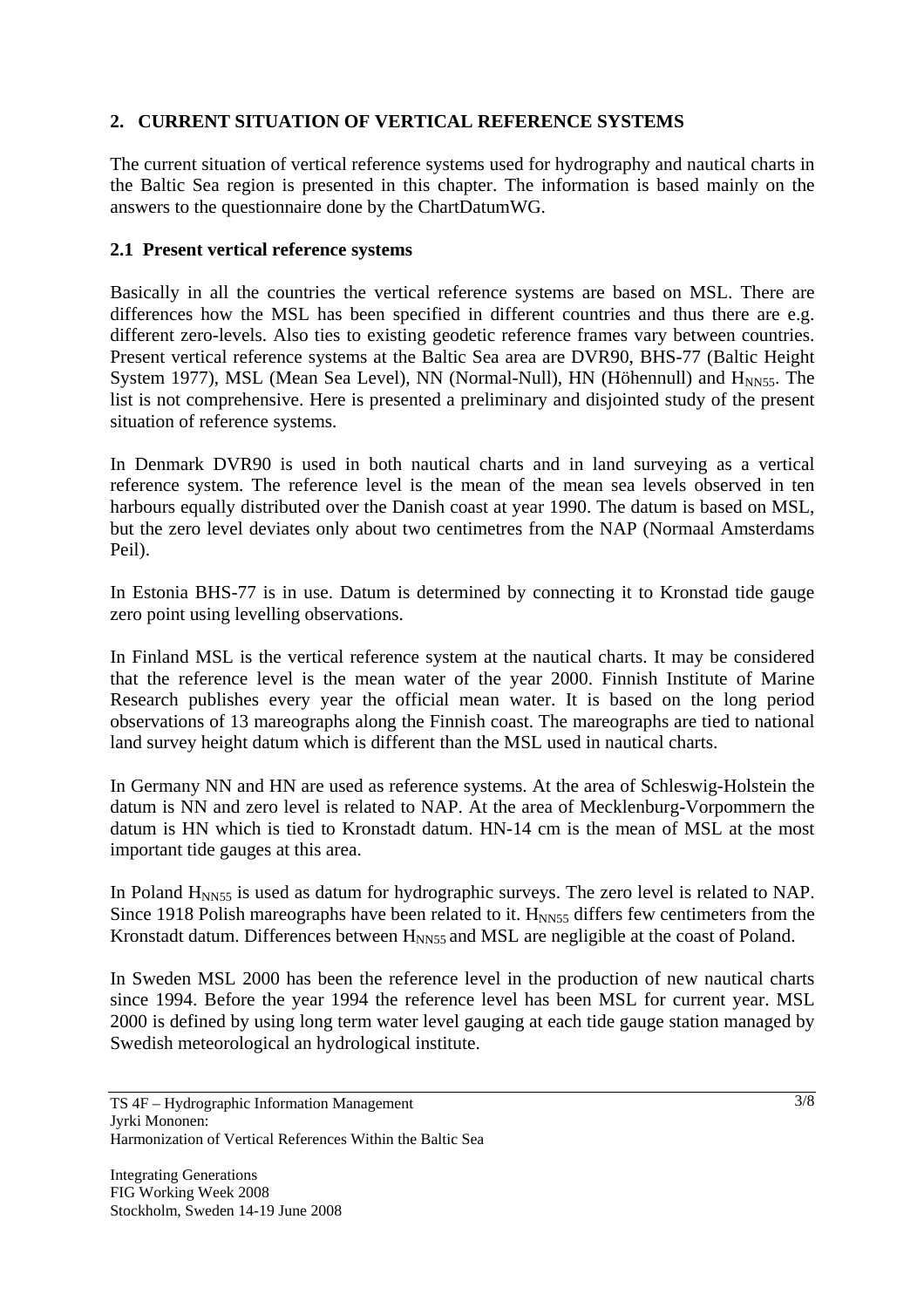In general it can be expected that the maximum differences of chart datum levels between neighbouring countries are not more than one decimeter.

#### **2.2 Plans for vertical reference systems in future on Baltic Sea countries**

Denmark will be using DVR90 also in the future. DVR90 is tied to a geodetic height reference and it deviates only around two centimeters from NAP. Thus there are not reasons to do changes to the current system.

Estonia supports the harmonization of vertical reference systems at the Baltic Sea area.

Finland is going to change the system based on theoretical, predicted mean sea level to EVRF2000. One reason is the fact that the land uplift is changing continuously depths on the Finnish coast. Another reason is that because of some oceanographic phenomena the long period change of mean sea level has not been linear during the last few years like it has been earlier. It means that for longer periods it is not anymore possible to make reliable predictions of the mean sea level. Figure 2-1 shows observed annual mean sea level, 15-year moving averages and theoretical mean sea level at couple of Finnish mareographs. Theoretical mean sea level is a forecast of time dependent expectation value of the long term sea level. It can be seen that the theoretical mean sea level has followed the 15-year average until 1990's but after that the prediction of the theoretical mean sea level has become more difficult. Thus the theoretical mean sea level has lost its value and usability as the vertical reference in the area of Finland. The Finnish Maritime Administration has decided that the nautical charts on Finnish coast will be based on the EVRF2000 as soon as feasible in practice.



Figure 2-1: Observed annual mean sea level, 15-year moving average and theoretical mean sea level at selected Finnish mareographs. (Johansson et. al, 2004)

TS 4F – Hydrographic Information Management Jyrki Mononen: Harmonization of Vertical References Within the Baltic Sea

Integrating Generations FIG Working Week 2008 Stockholm, Sweden 14-19 June 2008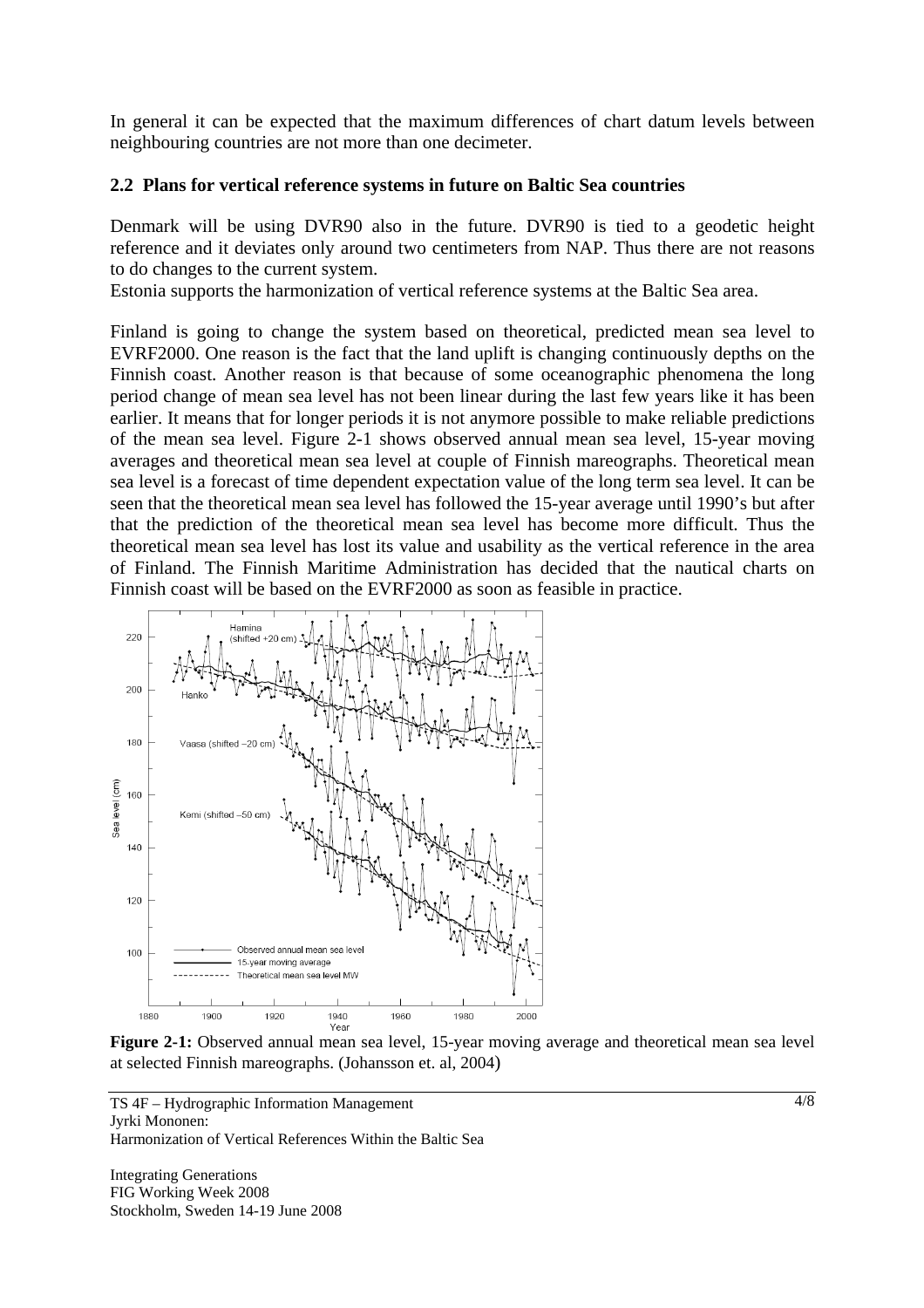In Germany the geodetic height reference system is tied to European zero, which is close to the mean sea level at the southern Baltic Sea. NHN is the new vertical reference of the German land survey authorities. It will be the future reference of all tide gauges in Germany and thus a new chart datum. NHN is compatible with EVRF2000.

In Poland resurveys have been carried out for connection to European Reference Frames. In Sweden the present situation is not efficient for producers of nautical charts or the users of the charts. The land uplift is significant at the Gulf of Bothnia. There is not easy way to access the datum metadata. The usefulness of EVRF2000 as a future vertical datum will be investigated and after that decision will be made.

# **3. DIFFICULTIES OF USING MEAN SEA LEVEL AT THE BLATIC SEA**

On nautical charts the depths are measured as distances between the MSL and the sea bottom. Long time series of mareograph observations are required to determine the MSL. Land uplift, especially at the area of the Gulf of Bothnia between Finland and Sweden, has a significant long term effect on the time series. Figure 3-1 illustrates the magnitude of land uplift. Also the sea level may have variations over a long period due to global weather conditions, streams, global and local rise of the sea level. Because of all these reasons exact depth values are epoch dependent. Different epochs cause differences in charts between neighboring countries, which can be seen e.g. in overlapping areas of Estonian and Finnish charts.



**Figure 3-1:** The magnitude of land uplift, mm/year relative to MSL. (Vestöl, 2005)

The true epoch dependent MSL may deviate from the chart datum up to ten centimeters. A difficult area is the Gulf of Bothnia where the postglacial land uplift rises the sea bottom causing decreasing depths. However, the sea level is rising and thus slightly reducing the effect of land uplift. The effect to the change of MSL is more than 5 cm in one decade. This means that measured depths and depth values in charts are epoch dependent. Also it means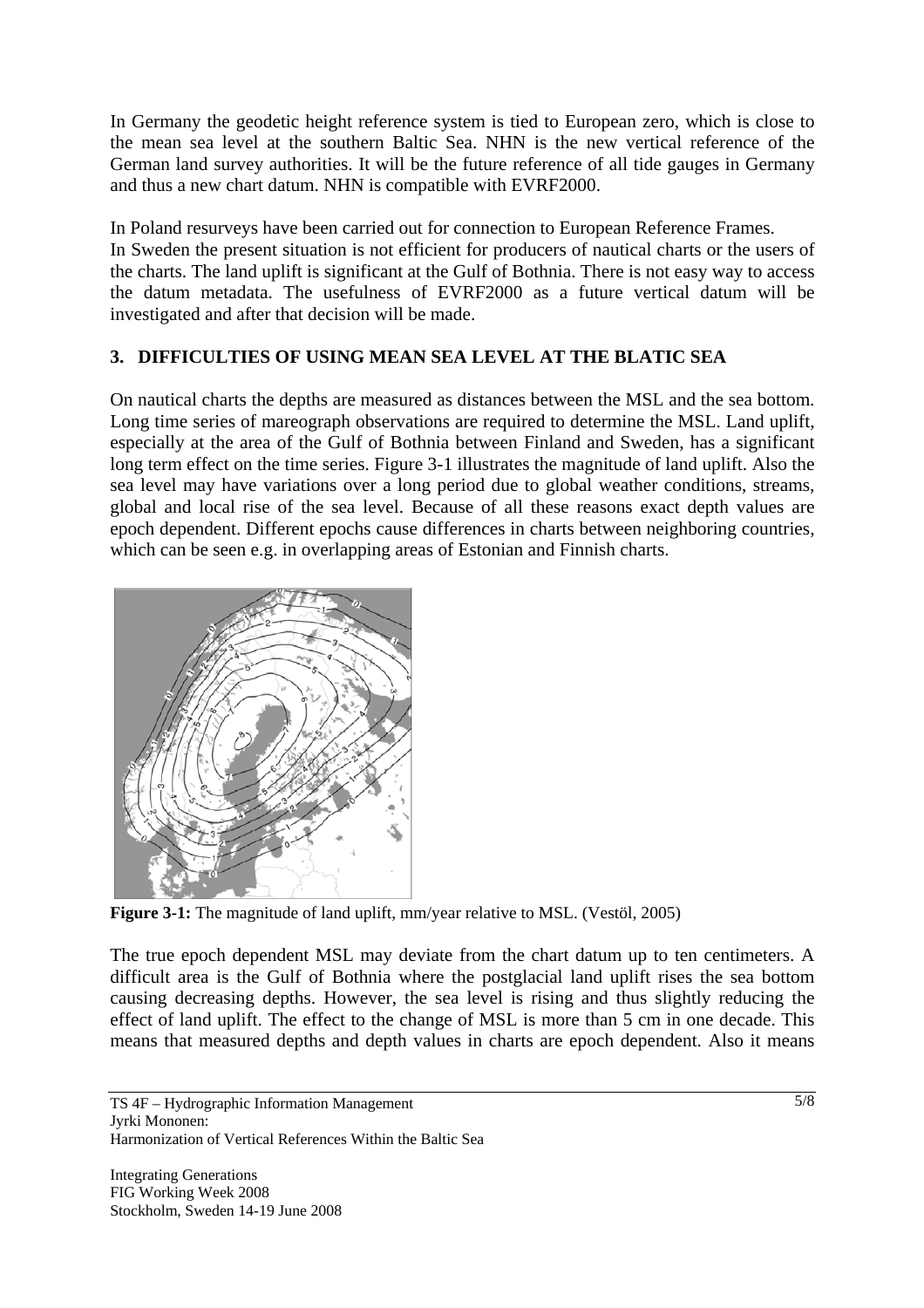that depths on nautical charts should be updated often – more often than it is possible in practice.

# **4. PROPOSED VERTICAL REFERENCE SYSTEM**

### **4.1 The principal alternative**

The main task of the ChartDatumWG is to study the feasibility to use the realization of the European Vertical Reference System (EVRS) as a principal alternative for vertical reference system of Baltic Sea nautical charts. Information about EVRS can be found on the EUREF web pages, http://www.euref-iag.net/. There are two basic reasons for selecting it as a principal alternative.

Firstly, it is a common vertical reference system in Europe and the IAG subcommission EUREF defined in year 2000 the principles of the realization of the EVRS called as European Vertical Reference Frame 2000 (EVRF2000). Secondly, the common levelling network around the Baltic Sea, Baltic Levelling Ring (BLR), has been computed and adjusted in 2006 giving the possibility to tie all mareographs to common datum. Figure 4-1 illustrates the BLR levelling network. The zero point of BLR is NAP, which was originally tied to the peak of average spring tide in Amsterdam in the year 1684. Currently it is physically realized as a bench mark in Amsterdam and it is close to the mean sea level at the coast of Netherlands.



**Figure 4-1:** The Baltic Leveling Ring network. The zero point of it, NAP, is marked as a black ring on the map. (Mäkinen et al, 2005)

The replacement of MSL based systems by EVRF2000 would have practically no effect in southern parts of the Baltic Sea. But at the northern part it would have around  $15 - 20$  cm effect on depths. Also the mean sea level would differ about the same amount from the chart datum until the land uplift at the Gulf of Bothnia changes the situation.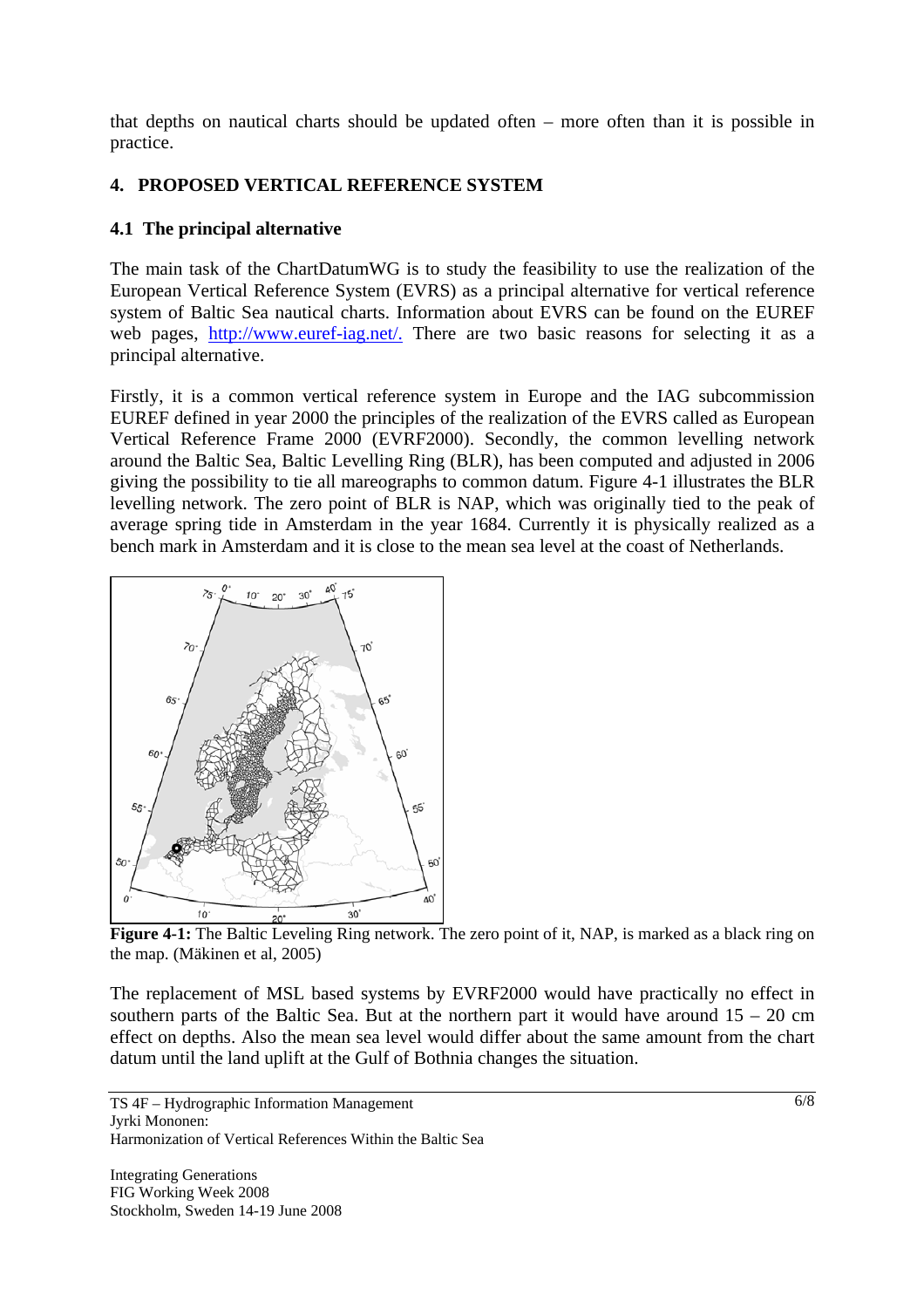One important issue has to be remembered while doing this harmonizing. The user of nautical charts, navigator, seldom gives any specific value on which particular datum is in use. But it is important for the navigator that the charted depths and the broadcasted real time information of water levels are in the same reference system. It means that the tide gauges and mareographs, which produce real-time water level height information, have to be tide to same vertical reference system with each other and with nautical charts.

### **4.2 Advantages of EVRF2000 as the new vertical datum**

The assumed benefits which can be achieved when moving from the mean sea level based system to common European geodetic height frame, are the following. One well defined international system eliminates confusion between different datums. On national level the confusion between datums will be eliminated when the same datum is in use in hydrographic surveys and land surveys. Data transfers between hydrographic offices will be easier and safer because there is no need for datum conversions. Further on an international datum enhances wider and easier use of the data in accordance with the EU INSPIRE directive.

# **5. STATUS BY APRIL 2008**

Currently the ChartDatumWG has completed the questionnaire of the existing situation concerning vertical reference systems in use at the Baltic Sea area. ChartDatumWG will continue its work and the BSHC 13<sup>th</sup> Conference in August may decide on further actions. The following issues should be reported to the BSHC  $13<sup>th</sup>$  Conference:

- − existing status of the reference systems within the Baltic Sea area
- − forecasted time schedules and necessary preconditions with each of the Baltic Sea country could move to use the harmonised datum on their nautical charts
- − recommended principles how the transfer period should be implemented
- − recommendations how the sea level and its variations should be shown on nautical paper and ENC charts and publications
- − methods and equipment for distribution of real time sea level data to mariners.

### **REFERENCES**

Johansson, M., Kahma, K., Boman, H., Launiainen, J., 2004: Scenarios for sea level on the Finnish coast, Boreal Environment Research 9, 153-166, ISSN 1239-6095, Helsinki.

Korhonen, J., 2007: Agenda Item E2, Explanatory Note, 12<sup>th</sup> BSHC Conference, Klapeida.

Mäkinen, J., Lilje, M., Engsager, K., Eriksson, P.-O., Jepsen, C., Olsson, P.-A., Saaranen, V., Schmidt, K., Svensson, R., Takalo, M., Vestöl, O., Ågren, J., 2005: Regional Adjustment of Precise Levellings around the Baltic, EUREF Symposium, Wien.

Vestöl, O. 2005: Land uplift model, Documentation – An empirical model based on leveling, tide gauges and GPS-rates.